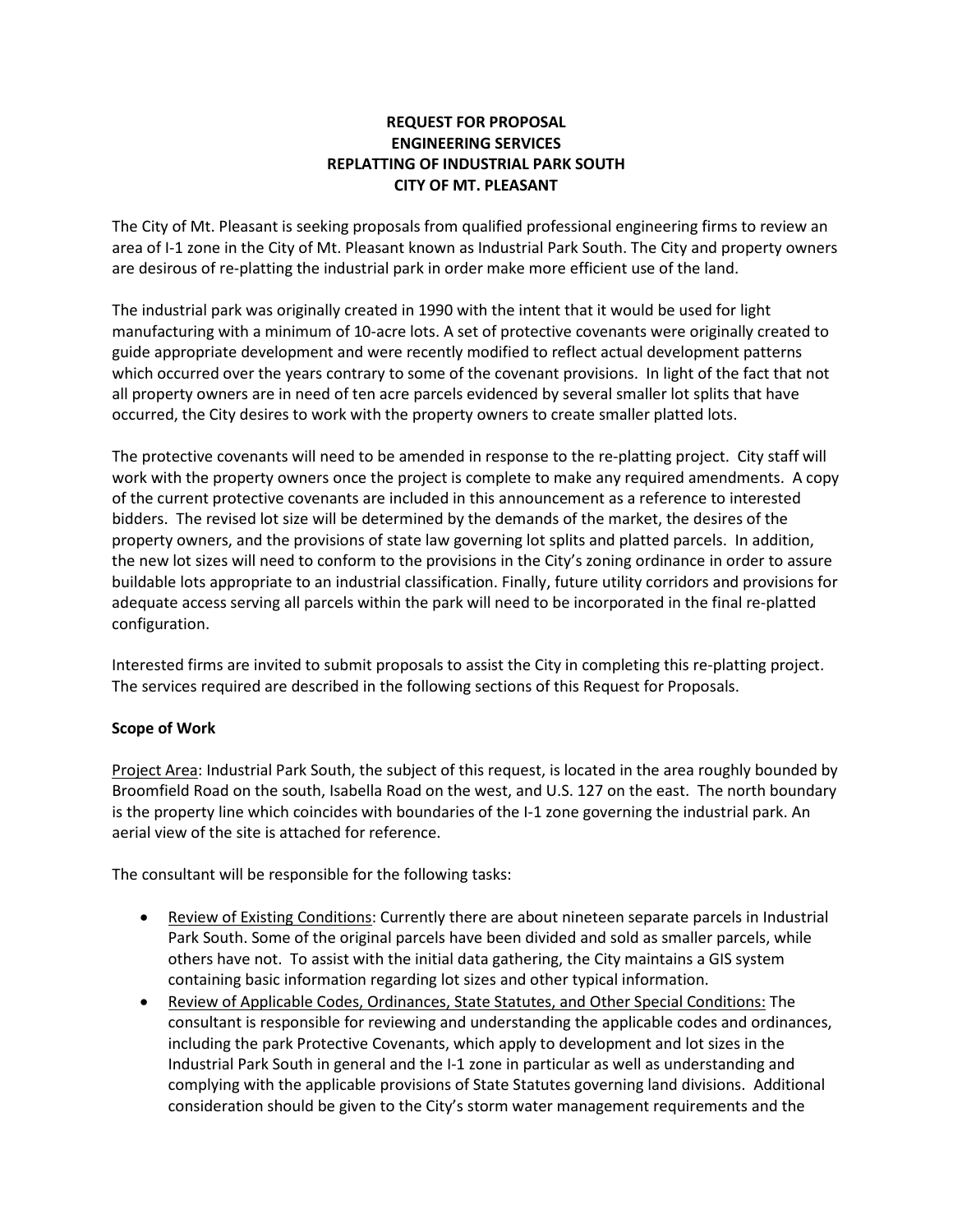impact any increase in impervious surfaces would have on the retention capacity of the park's current infrastructure system.

- Stakeholders Input: The consultant is responsible for identifying and making outreach efforts to affected stakeholders for input into the proposed re-platting of the properties.
- Continued Engagement: The City desires to keep interested parties engaged in the process. The proposal should identify recommended means for doing so through the use of newsletters, web sites, social media, and other appropriate means.
- Project Schedule: The proposal should include a schedule that identifies the timing of major tasks, beginning with the contract award and ending with adoption by the City Commission and recording the final plat of the park with the Register of Deeds and other applicable entities.
- Qualifications: The proposal shall include a statement of qualifications. The statement should include the name, address, and a brief history of the firm. The résumés of key personnel that would be assigned to the project, along with a list of their responsibilities within the project should also be provided. In addition, related experiences during the last ten (10) years shall also be provided (include the name of the community, contact person, and phone number).
- Project Cost : The proposal shall include the following cost information: the lump sum project cost with a breakdown illustrating the costs of various deliverables; an estimate of the amount of staff time required to complete the project, including the approximate time expected to be allocated by each staff member; the number of meetings/site visits included in the project cost; and the firm's fee schedule for additional work.
- Contract: The City desires a professional services contract with a not-to-exceed fee for the required services. The contract will provide for monthly billing on a time and materials basis for the services provided. In addition, the contract will include language to allow the project to be terminated by joint agreement of the parties with full compensation being made to the consultant for expenses incurred and work completed to termination date.

### **Work Product Deliverables**

The consultant shall, at the end of the project, provide a revised lot layout of the industrial park, including re-numbering the parcels, a proposed layout for the location of future infrastructure to include storm water management measures, road and utility corridors and access, and a description and summary of the results of meetings with the property owners and appropriate city staff (stakeholders). The consultant shall also be responsible for recording the new plat of the Industrial Park South with the County Register of Deeds office as well as complying with required documentation to the State of Michigan in accordance with state statute language.

Final documents will be in electronic format suitable for reproduction and include six (6) printed copies of the finished document. The electronic files shall include documents able to be edited in a Microsoft Word format, along with electronic copies of maps and other exhibits that are compatible with the City's Geographic Information System (GIS).

### **Proposal Evaluation**

Once the proposals are received, they will be preliminarily reviewed by an RFP Committee comprised of appropriate City staff. Upon completion of the proposal review, a recommendation will be made to the City Commission regarding selection of the successful bidder. The proposals will be evaluated by the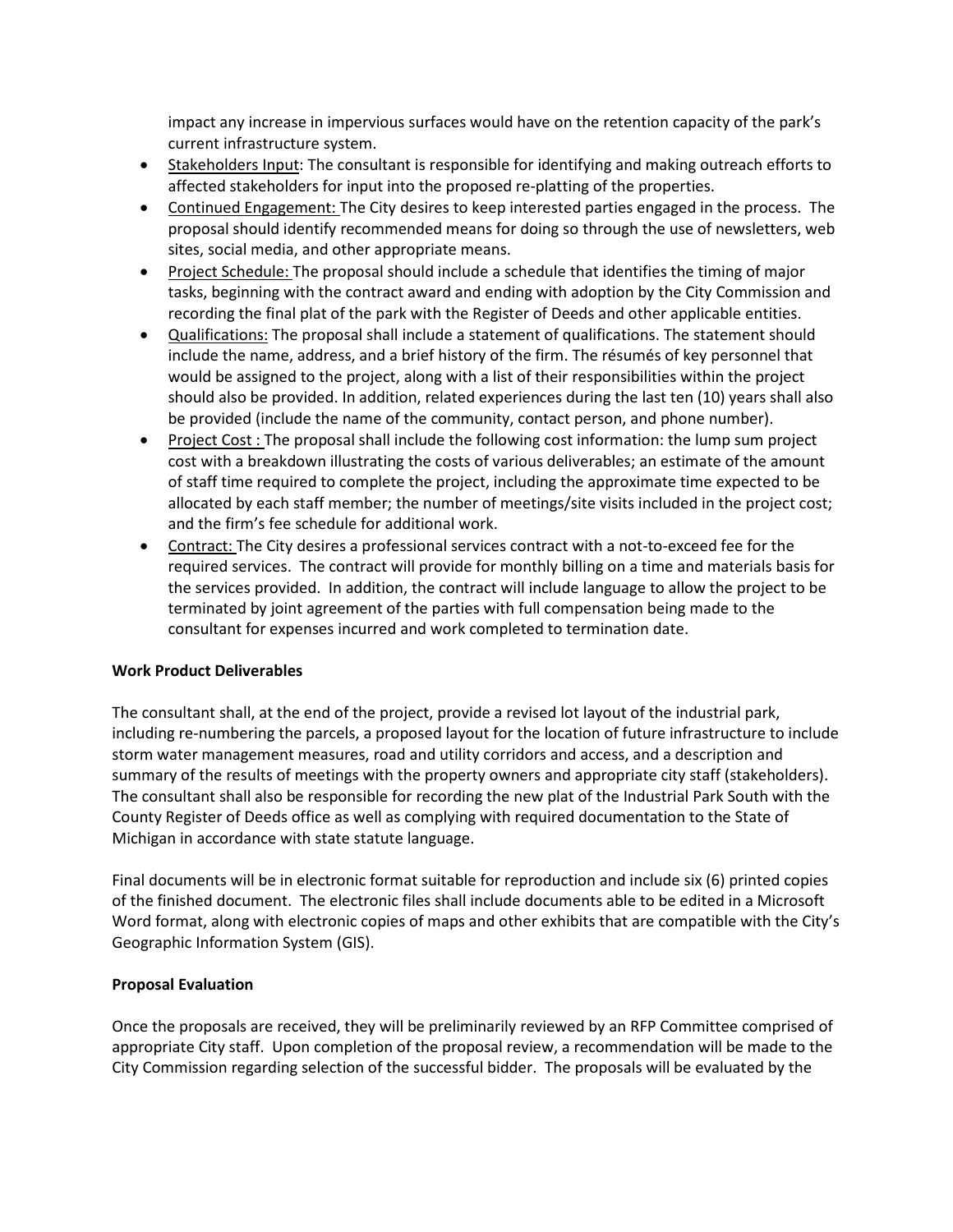RFP Committee based on the criteria listed below. Firms are encouraged to structure the proposals to address the information in the order listed:

- 1. **Understanding of the Project** The Committee will review a brief statement of the firm's understanding of the project including an overview of the plan to complete the scope of services described in this RFP.
- 2. **Property Owner Input and Engagement** The Committee will give comparative consideration to the nature and number of input sessions with the park property owners and the firm's experience with web, social media, and other recommended engagement techniques.
- 3. **Qualifications of the Personnel** The Committee will consider the qualifications of the individuals assigned to the project, including the amount of staff time to be devoted to the project.
- 4. **Qualifications of the Firm** The Committee will review the firm's experience in similar projects in the last ten (10) years, as described previously.
- 5. **Project Schedule** The Committee will evaluate the proposed schedule, as described earlier, for feasibility in meeting the City's time frame.
- 6. **Project Cost** The Committee will review the total project cost, as well as the value of services provided by the firm, including the level of the personnel and their time that would be devoted to the project.

## **Submittal Instructions**

To be considered, ten (10) copies of the completed proposal must be submitted in a sealed envelope, clearly marked: REQUEST FOR PROPOSALS –REPLATTING OF INDUSTRIAL PARK SOUTH and received by 1:30 p.m. on Tuesday, August 19, 2014 by mail or hand delivery to:

City Clerk's Office City of Mt. Pleasant 320 W. Broadway Mt. Pleasant, MI 48858

Proposals arriving after the date and time will remain unopened and will be disqualified. Any proposal may be withdrawn by giving written notice to the City Clerk before the stated proposal opening time. Questions regarding the proposal may be directed to:

William R. Mrdeza, Director of Community Services and Economic Development 320 W. Broadway Mt. Pleasant, Michigan 48858 Ph.: (989) 779-5311 [wmrdeza@mt-pleasant.org](mailto:wmrdeza@mt-pleasant.org)

Questions must be received by August 15, 2014. Answers will be posted as they are received in the Bids and Quotes section of the City's website a[t www.mt-pleasant.org](http://www.mt-pleasant.org/) for the benefit of all interested firms. It is the responsibility of the interested firms to check the website for new questions and answers prior to submitting proposals. The names of firms and individuals submitting questions will not be disclosed.